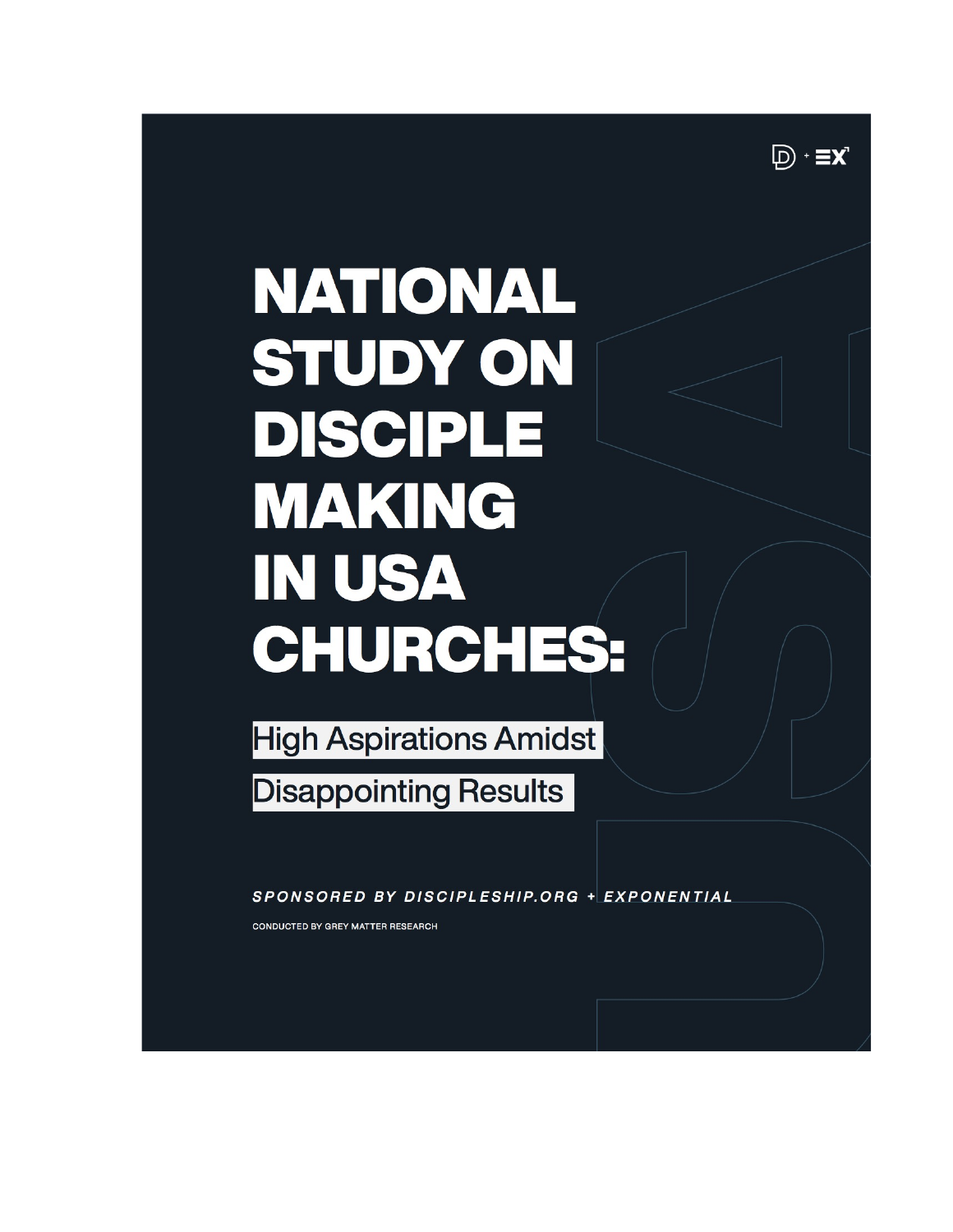# **National Study on Disciple Making in USA Churches: High Aspirations Amidst Disappointing Results**

# **For Discipleship.org and Exponential.org**

By Grey Matter Research & Consulting Partnering with …

- The Bonhoeffer Project (thebonhoefferproject.com)
- Dandelion Resourcing (dandelionresourcing.com)
- discipleFIRST (disciplefirst.com)
- Downline Ministries (downlineministries.com)
- Emotional Healthy Discipleship (emotionallyhealthy.org)
- Exponential (exponential.org)
- Faith International University (faithseminary.edu)
- Final Command (finalcommand.com)
- Global Discipleship Initiative (globaldi.org)
- Discipleship for Women (discipleshipforwomen.com)
- Great Commandment Network (greatcommandment.net)
- Impact Discipleship Ministries (impactdisciples.com)
- Like Jesus (LikeJesus.church)
- Legacy Discipleship (legacydisciple.org)
- Lionshare (lionshare.org)
- Navigators Church Ministries (navigatorchurchministries.org)
- New Generations (newgenerations.org)
- Radical Mentoring (radicalmentoring.com)
- Relational Discipleship Network (rdn1.com)
- Renew Network (renew.org)
- Replicate (replicate.org)
- Small Circle (smallcircle.com)
- Sonlife (sonlife.com)
- TCM International (tcmi.org)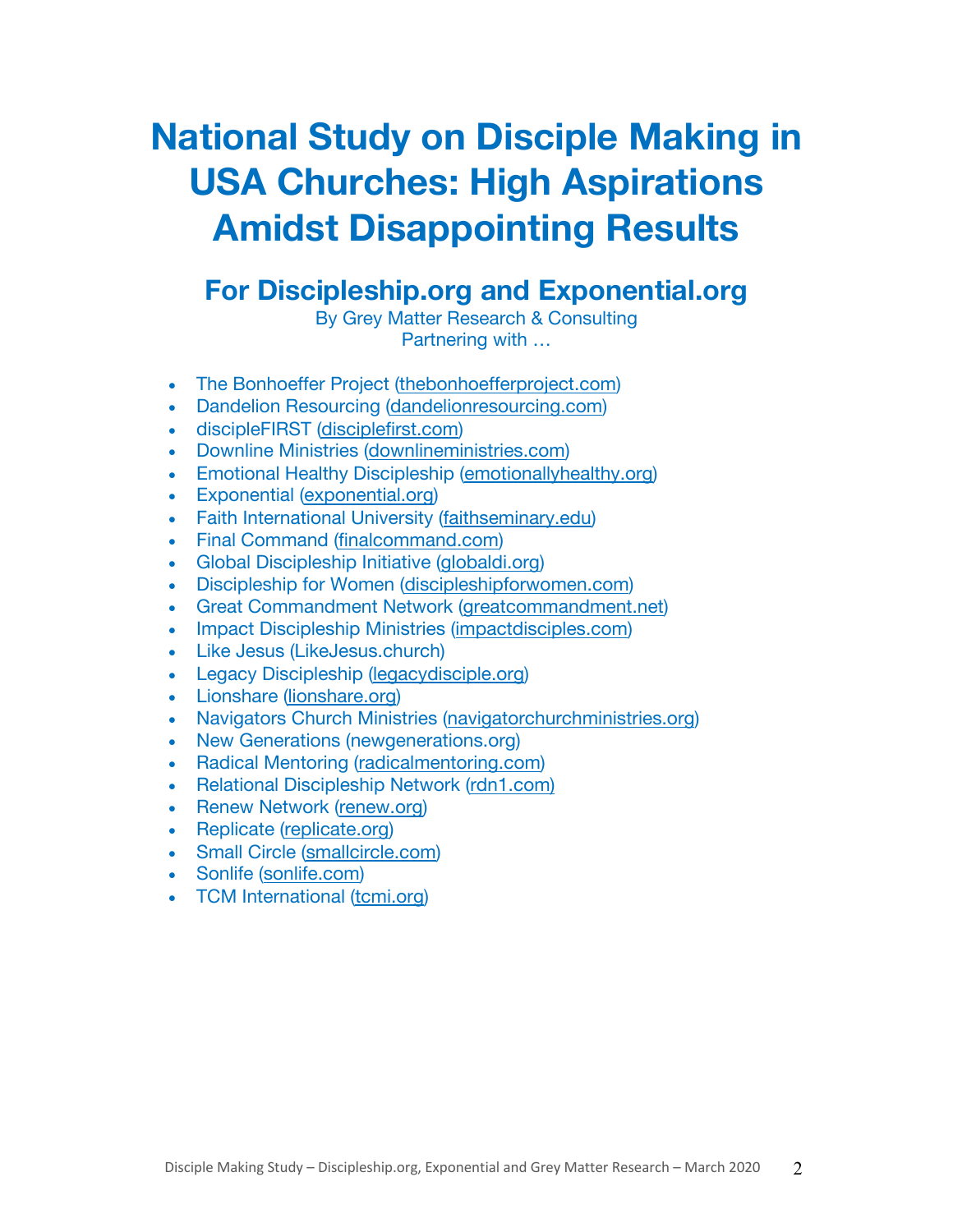### March, 2020

# **Brief Summary of the Report**

The following key points are a summary of the results from this study.

- 1. **Fewer than 5% of churches in the US have a reproducing disciplemaking culture** – we champion and celebrate these churches. They are a model for other churches. But, at the same time, in light of the truth that disciple making is the core mission of the church, the study found a disappointingly low percentage of churches with a culture of and strategy for reproducing disciples and disciple makers (Level 4 and 5 churches).
- 2. **An absence of churches reflecting viral-like disciple making movements (L5 churches)** – we did not find clear examples of disciple making movements (DMM) in the US. Stated differently, we did not find in the established churches that were interviewed disciple making movement churches. These churches may exist in the USA, but they are not reflected in the data uncovered. Such churches are common in various other parts of the world. We delineate them from level 4 churches (reproducing disciples) by the level 5 viral-like features – these churches reflect a special movement of the Holy Spirit as they rapidly multiply disciples and disciple makers. <sup>1</sup> We look forward to finding them in the USA.
- 3. **Lack of commonly understood definitions**  there is not a clear, compelling and commonly understood set of basic definitions for terms such as *discipleship, disciple,* and *disciple making*. This makes it very difficult to assess effectiveness within local churches and within the broader church community (consistent definitions do not prevail in Protestant churches in the USA).
- 4. **Overestimating Impact** pastors are overly optimistic in their assessment of the disciple-making cultures present in their churches, and frequently overrating their effectiveness in discipleship and disciple making.

#### **Summary of Recommendations**

<sup>1</sup>The best way to describe the dynamics of these movements is to compare them to the book of Acts or to something like the spiritual dynamics in the Asbury revival of 1970 described by Dennis Kinlaw https://www.youtube.com/watch?v=7qOqitIKUNs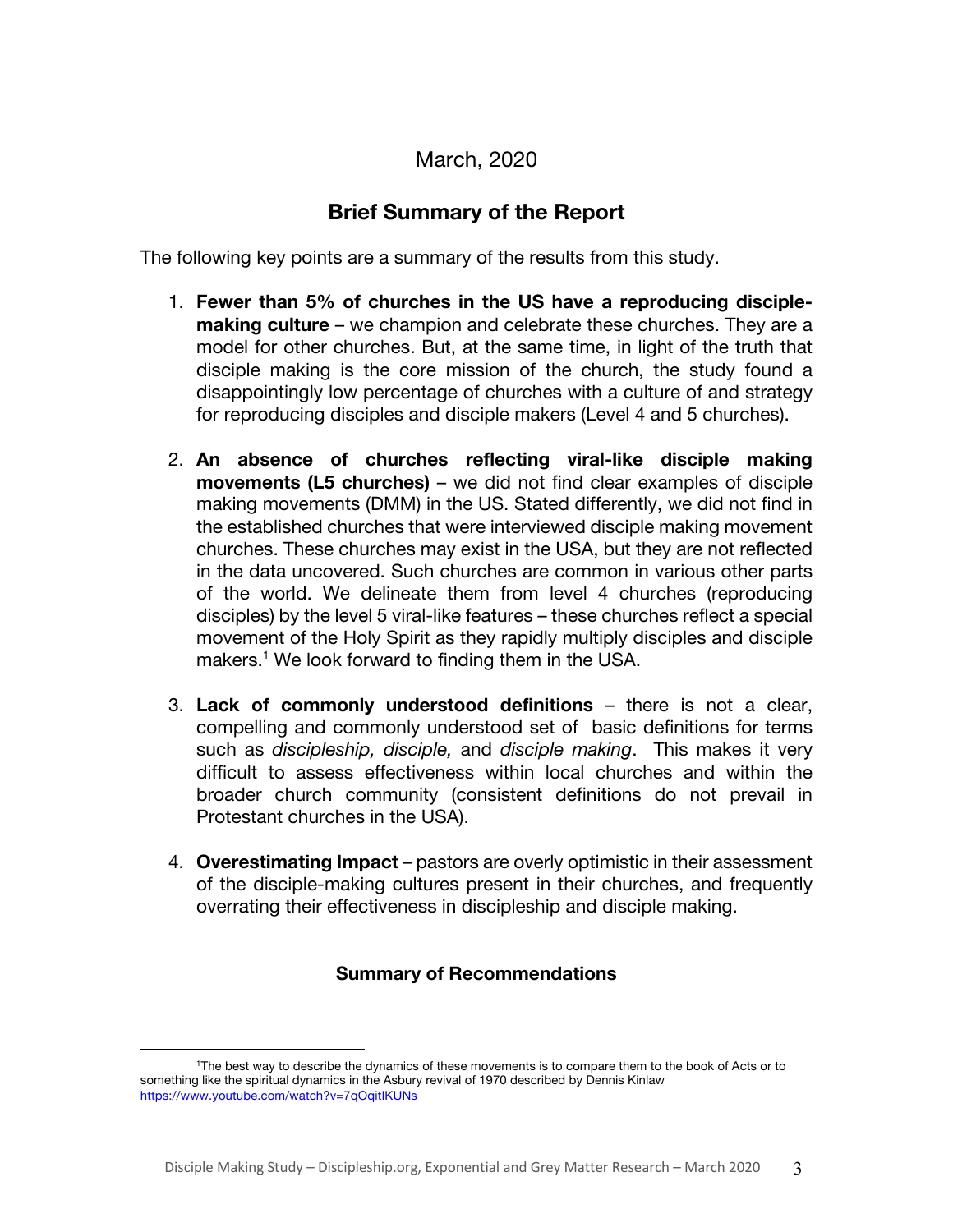The following key points are a summary of recommendations by Discipleship.org and Exponential.

- 1. **Champion Clear Definitions and Commonly Understood Language** we must create clear and easily understood definitions and language that reflect what the Bible teaches about disciple making and seek consensus among an expanding number of leaders and ministries who will promote them and uphold them.
- 2. **Senior Pastors Must Embrace Disciple Making as the Core Mission of the Local Church** – their churches and personal ministries need to shift to a focus on Jesus-style disciple making as the Core Mission of their Churches (see more below).
- 3. **Develop New Measures of Success** senior pastors (and their teams) must develop new scorecards based upon metrics and cultures that reflect success in Jesus-style disciple making.
- 4. **Champion Effective Strategies and Models** The programmatic strategies that have been successful in adding disciples, are not generally producing strong, disciple-making cultures. We need to return to Jesusstyle disciple making and embrace strategies that inspire and empower everyday Christians to become disciple makers. We need simple, effective, and reproducible models that will produce successive generations of disciple makers if followed.

The research was completed for Discipleship.org and Exponential.org by Grey Matter Research.<sup>2</sup>

Would you like to take the assessment of your church as a Disciple Making Church? You can get the free assessment by spending 20-30 minutes taking the online survey - https://reproducingchurches.org/disciple-making/

<sup>2</sup> Discipleship.org and Exponential sought to identify the percentage of churches at each of the 5 levels highlighted below. The study was completed in September 2019, with survey responses gathered in August. The study was conducted by telephone. A total of 1,000 interviews were completed among senior/lead pastors in Protestant churches. The sample was stratified by denominational group, geographic region, and church size to ensure representativeness. Grey Matter Research & Consulting (Phoenix, AZ) conducted the study. Grey Matter has extensive experience researching the Christian community, including clergy. The total sample size has a potential sampling error of ±3.1 percentage points at the 95% confidence level with a 50% response distribution. In simple English, this means if the same study were conducted 100 times using the same sampling, and the distribution of responses to a particular question had half of all respondents giving one response and the other half giving another response, 95 out of 100 times the proportion would be within plus or minus 3.1 percentage points from the 50% response given in this study (so the effective range would be 47% to 53% if the answer in question was selected by 50% of respondents in this study). To request the full report, email geary@discipleship.org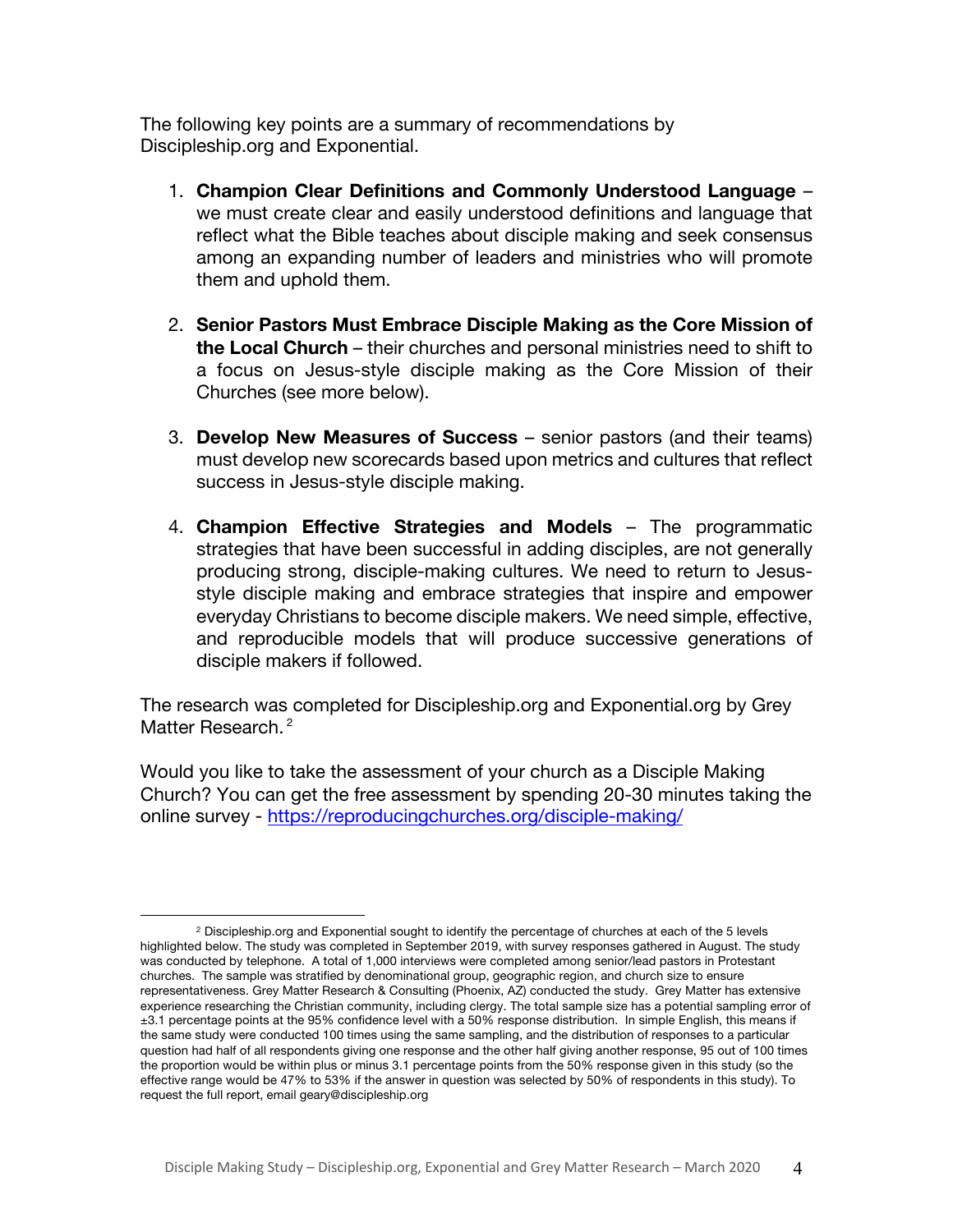# **Five Levels of Disciple-making Churches**

Discipleship.org and Exponential are pleased to collaborate on this new resource. As a "discipleship-first" tribe, Discipleship.org believes Jesus calls us, as individual disciples, to be disciples who make disciples and that disciple making is the core mission of the local church. Our many partners – with their names and websites at the end – enable Discipleship.org to do the work we do for the cause of disciple making.

Exponential is a multiplication movement. Both Discipleship.org and Exponential believe that at the core of healthy Christian multiplication movements is disciple making. We believe the general or common calling shared by all Christians, everywhere, throughout all time, is to follow Jesus' command that we be disciples who make disciples wherever we are!

Disciple making is the first and critical dimension of Kingdom multiplication that Exponential refers to as 3D Multiplication.<sup>3</sup> For your reference, the three dimensions of multiplication include:

- 1. Disciple making
- 2. Capacity building for disciple making
- 3. Mobilization for disciple making

When these three dimensions align, we get biblical disciples who make biblical disciples who plant churches that plant churches. We get followers who are fully surrendered, putting Jesus at the center of their lives. When we pursue these three areas, we mobilize a movement of missionaries to carry the fullness of Jesus into every crack and cranny of society.

#### **Five Disciple-making Church Profiles**

For simplicity, we have developed five profiles that are practical and measurable ways of classifying where a church is in the disciple-making process.<sup>3</sup> Our levels for measuring congregation disciple making include:

- Level 1 (Subtracting from disciple-making efforts)
- Level 2 (Plateaued, neither helping nor hindering disciple making)
- Level 3 (*Adding* disciples by church programs)
- Level 4 (*Reproducing* personal disciple makers)

<sup>3</sup> See the free eBook *Multipliers: Leading Beyond Addition* for more in-depth coverage of the 3D Multiplication model - https://exponential.org/resource-ebooks/multipliers/.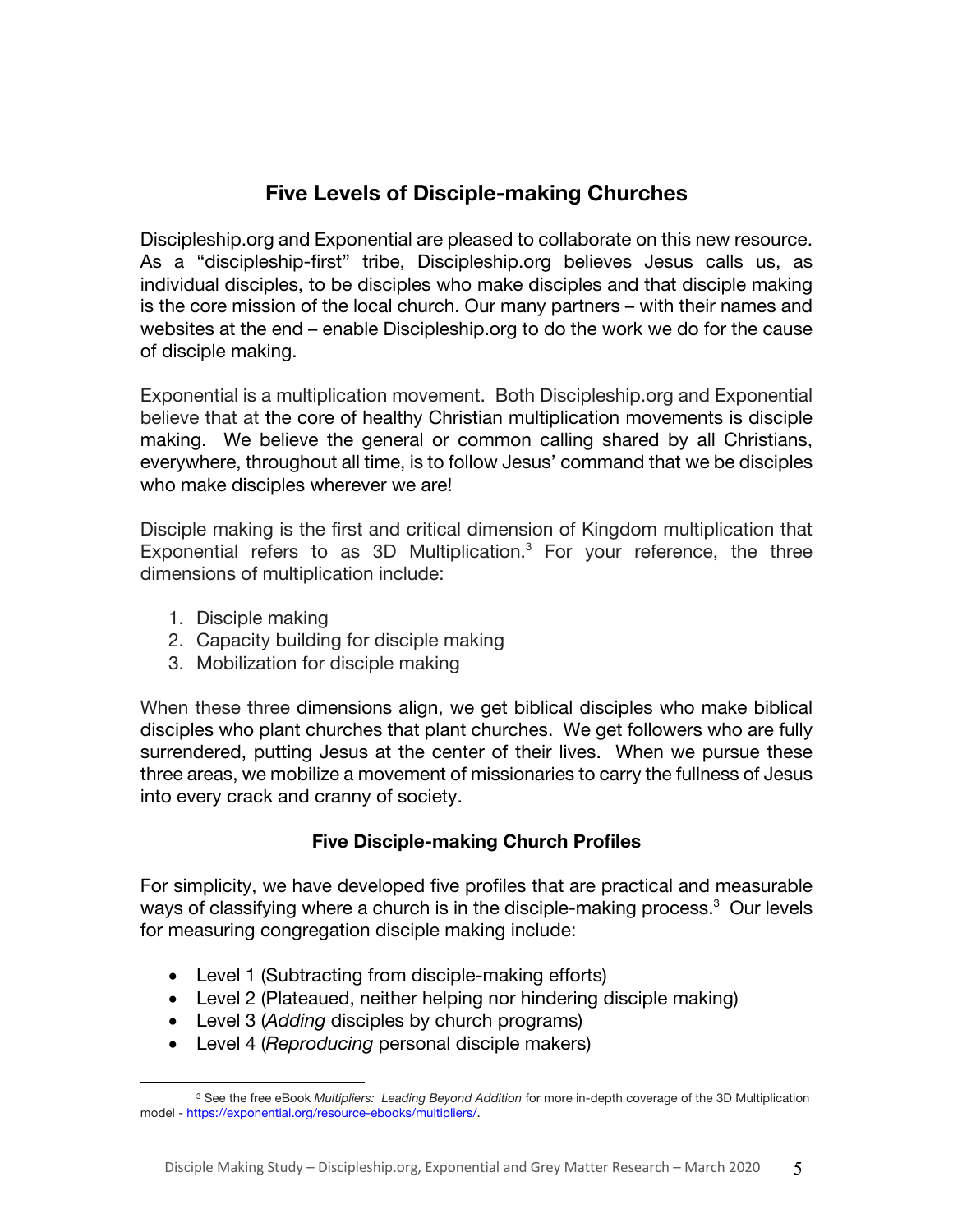• Level 5 (*Multiplying* personal disciple makers)

Each of these disciple-maker levels is unique. We have found that each one has common ways of thinking about God, people, being a disciple, the Kingdom, and what it means to make disciples of Jesus. The more likely someone lives out the Kingdom mindset, practices intentionality, and views their effectiveness from a long-term perspective, the farther they move along the disciple-making scale.

Jesus is our model. Jesus is the pattern for Level 5 disciple makers. He did not just make disciples; He made disciple makers.

#### **The Five Levels**

**Level 1** – These churches demonstrate the behaviors of people who are not passionate about growing in their relationship with Christ through obedience to Jesus' disciple-making call. They don't personally or intentionally focus on helping others grow in their relationship with Christ, and they don't help others make disciples. They may actually have a negative impact on disciple making because they allow the world to have a greater impact on the people around them than they do for the cause of Christ.

*Level 1 churches are numerically declining churches and 29% of the churches in the USA fit into this category.*

**Level 2** – The behaviors of these churches describe those who identify with Christ but are not yet growing in their relationship with Him. Similar to Level 1, they are not personally making disciples. However, they do help in disciple-making efforts by attempting to create church gatherings that involve helping people to plateau in their life as disciples. The behaviors of these men and women prevent disciple making from progressing as quickly as the next three levels (3, 4 and 5) because those assessing at Level 2 don't seek to intentionally influence others for spiritual growth.

*Level 2 churches are numerically plateaued churches and 44% of the churches in the USA fit into this category.*

**Level 3** – These behaviors describe disciple-making churches that seek to intentionally advance disciple making by the programs of the church. These churches add disciples by the preaching, programs, pastoral ministry, and various factors of the church. They do not mobilize significant numbers of members to become personal disciple makers.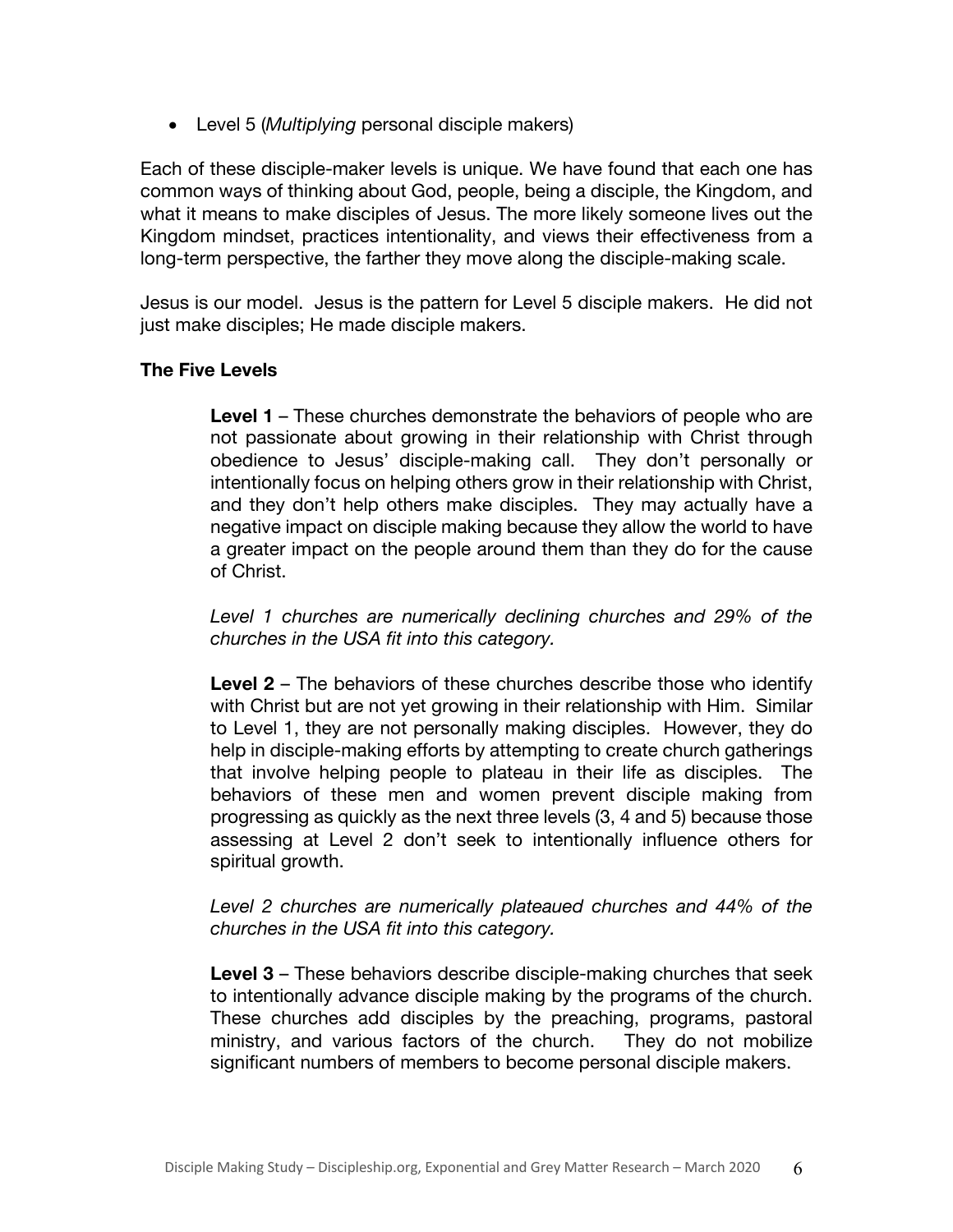*Level 3 churches are numerically growing church (by addition) and 27% of the churches in the USA fit into this category.*

**Level 4** – These churches are intentionally growing and are seeking to actively equip and coach the members to make disciples. They raise up people who personally invest in relationships so that they can make disciples and assist in others' disciple-making efforts as well. The leaders are committed to the process of disciple making personally, do it themselves, and join with the other leaders of their church or para-church organizations. They see their role as coaching and equipping everyday disciples to become disciple makers.

*Level 4 churches are a part of numerically growing churches and they are also characterized as churches that are reproducing disciples and disciple making – less than 5% of churches in the USA fit into this category.*

**Level 5** – The behaviors of these disciple-making churches epitomize a unique movement of the Holy Spirit's power. They are churches where almost everyone makes disciples. The leaders live to develop disciple makers who will then make other disciple makers, to the fourth generation. These churches are igniting and fueling disciple making movements.

*Level 5 churches are a part of numerically growing churches and they are also characterized as churches that are multiplying disciples and disciple making – we could not find statistically verifiable evidence of churches in the USA that fit into this category.*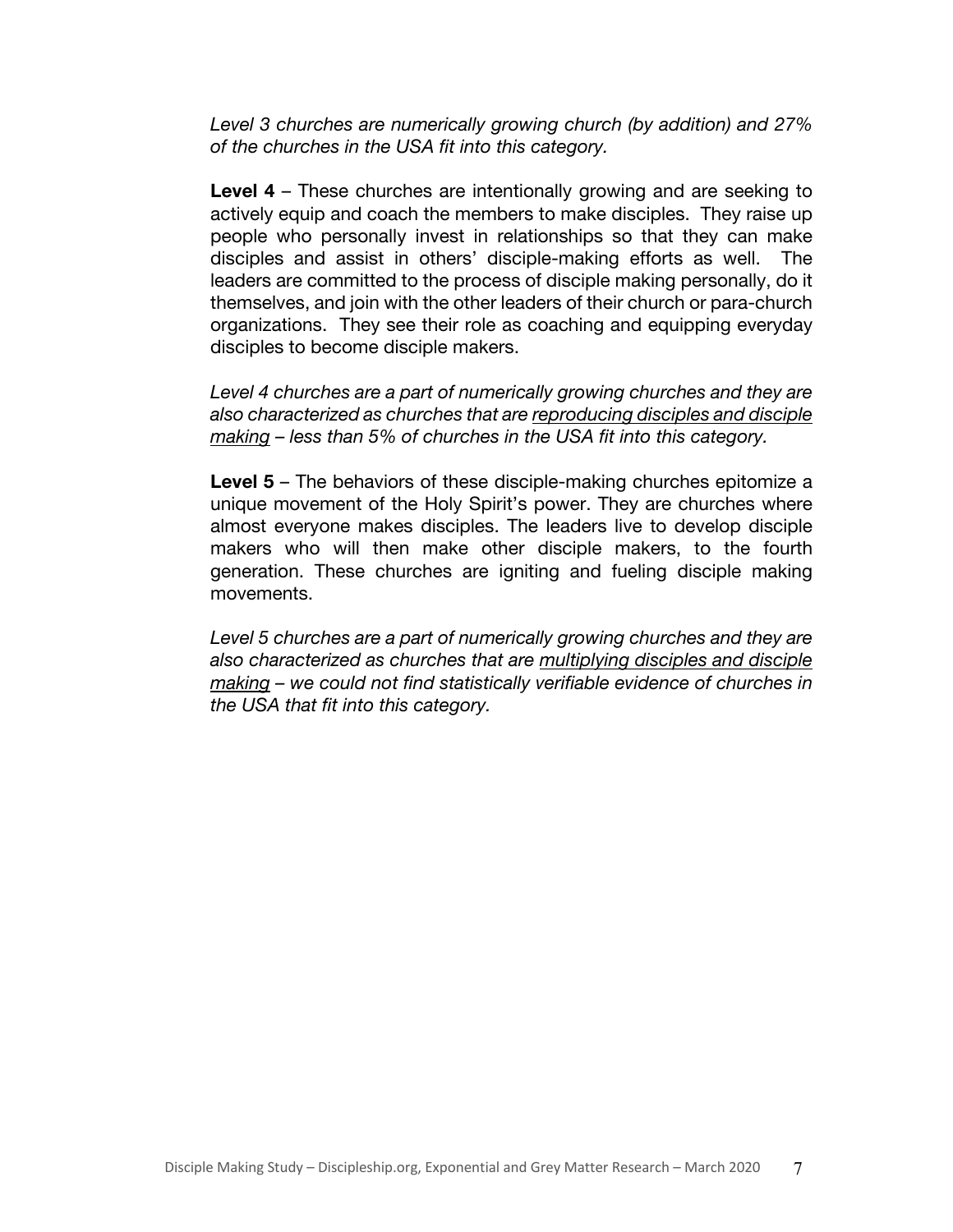# **Executive Summary of the Details: Intent without Impact?**

Every research study is really a compendium in thousands of bits and pieces of data, the way individual pixels combine to form a digital image. And like pixels, if the individual bits and pieces of data aren't combined to form a bigger picture, the real impact is missing.

The big picture of this research into discipleship is that many Protestant pastors are making substantial claims about their church's disciple-making activities and priorities, but at the same time cannot report significant impact resulting from these activities and priorities.

There were many seemingly positive findings about disciple making in this study, but those must be tempered with substantial reality checks. Consider:

#### **The Finding:**

• The average pastor reports 12.5 new commitments to Christ in the last year per 100 people in his or her congregation. Ten percent reported 25 or more new commitments per 100 congregants.

#### **The Reality Check:**

- Over half of all pastors who reported 20 or more new commitments to Christ also reported not a single additional person attending their church in the same time frame.
- While 84% of pastors reported at least one new commitment to Christ, only half that many reported any church growth.
- If pastors' numbers about new commitments are projected to the national population, there would be a net annual gain of 5.9 million new believers each year, or 59 million new Christians over the past decade. Yet national studies by a variety of organizations have shown no significant, consistent gains in Christian self-identification, basic Christian beliefs, church involvement, or born-again beliefs over the past couple of decades

#### **The Finding**

• Pastors believed 22% of their congregation, on average, are actively involved in disciple making on a regular basis. Sixteen percent said at least half are active disciple makers, including 2% who claimed every single person in their church is.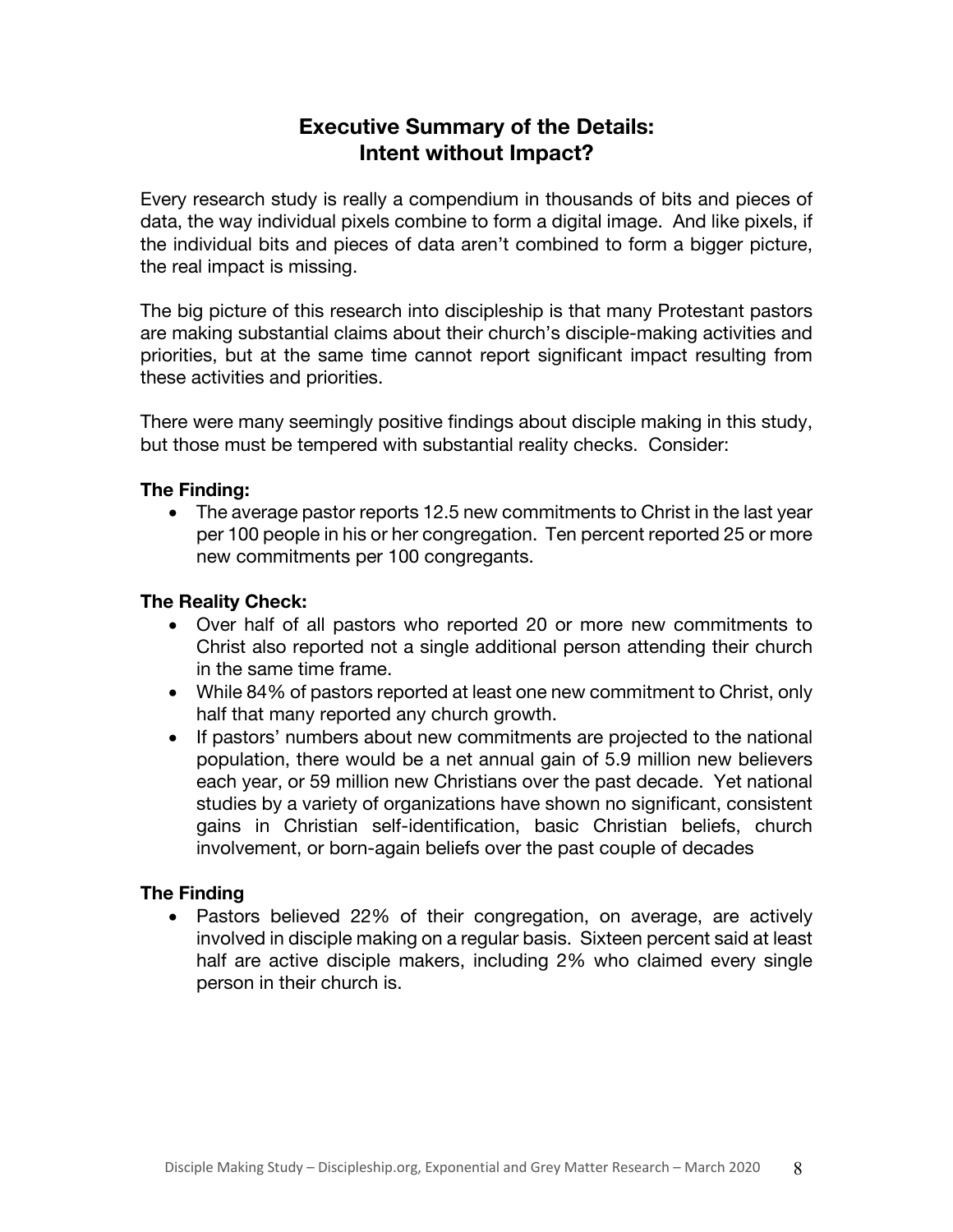#### **The Reality Check:**

- Of the pastors who claimed 90% or more of their congregation are active disciple makers, 64% had seen no congregational growth in the last year.
- Of the pastors claiming half or more of their people are active disciple makers, 57% have shown no growth at all; 7% have actually shrunk. These churches actually had *below-average* numbers of new commitments.
- Of the pastors claiming at least 75% of their congregation are active disciple makers, 55% showed little or no numerical growth in their own church, and 76% were not planting new churches even every two years as a result of all this supposed activity.

#### **The Finding:**

• Three out of four pastors felt their disciple-making efforts will not be truly effective until they see reproduction in their efforts (i.e. disciples who make disciples who make disciples), including over half who agreed strongly with this.

#### **The Reality Check:**

• Just 15% of pastors said their church has both a simple, reproducible model to equip their members to make disciples and a framework or metric for measuring their success at doing so. Only 7% agreed strongly that they have both.

#### **The Finding:**

• Pastors believed about half of their core church leaders (including themselves and other staff) see their single most important leadership role as coaching and equipping people to be disciple makers. Twenty-one percent claimed *every single one* of their core leaders has this perspective.

#### **The Reality Check:**

- There was no appreciable difference in church growth according to whether 10% of core leaders prioritized disciple making, or 100% did.
- The average pastor only spends 9% of his or her work hours in personally equipping people to be disciple makers – far less than is spent on sermon prep (32%), pastoral care (20%) or administration (20%).
- The average pastor said the majority of major decisions made by their core leaders do not have the impact on the church's disciple making as the primary decision factor.
- Among pastors claiming all of their core leaders prioritize disciple making, 78% aren't hearing stories of disciple making success on a weekly basis; 42% aren't even hearing them on a monthly basis.

Human beings sometimes see things as truth not because they're actually true, but for other reasons – because we so badly want them to be true, because others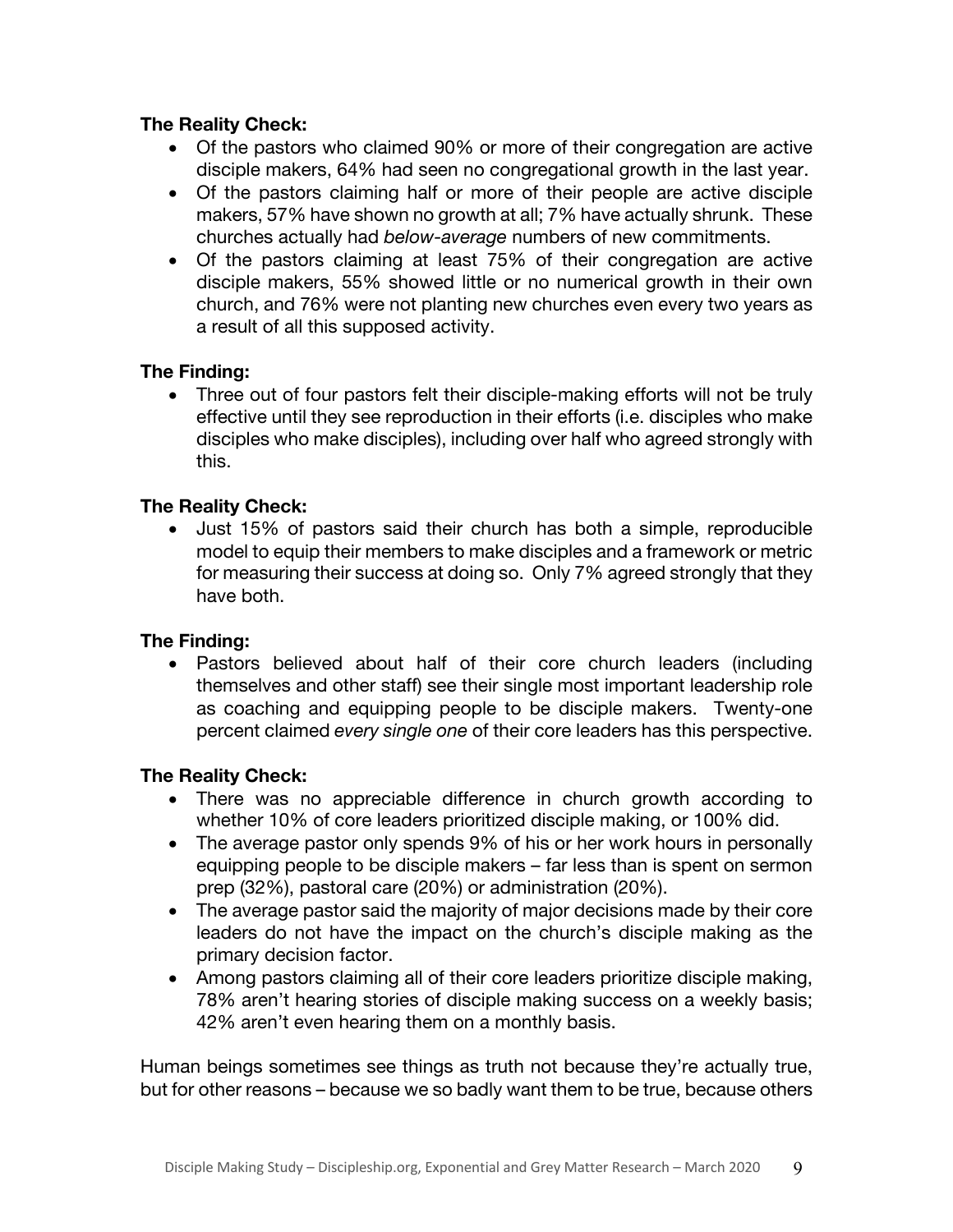perceive them as true, because we're taught those things are desirable, etc. When pastors are asked about disciple making, many report lots of effort and a high priority, but then they're often not able to report any tangible results…or even a method of measuring results. Either there's significant disciple making activity going on that's ineffective, or the reality is that there's far less activity going on than many pastors want to admit to others or even to themselves.

It may also be that a significant part of the problem is *definitions*. Exactly what is disciple making? What is discipleship? What activities comprise either one?

Prior to being asked any questions about disciple making in this study, pastors were given a very specific definition:

*People intentionally entering into relationships to help others follow Jesus, become more like Jesus, and join the mission of Jesus. Disciple making includes the whole process from conversion through maturation and multiplication, which is making disciples who in turn make other disciples.*

The definition stresses intentionality, building relationships for the purpose of disciple making, conversion, maturation, and multi-generational multiplication. Yet despite the definition, it can be easy for pastors to slip mentally back into whatever definition they are used to using in their own context. This has two levels of impact.

First, it means when organizations talk about disciple making, pastors may hear the definition, but still think about it in light of their own definition, in their own context. This can lead to substantial communication problems and disconnects. It will be critical to review outgoing information and communication in light of this.

Second, it can mean substantial inflation of reporting disciple-making activities, or what activities are considered to be part of disciple making or discipleship.

Without going too deeply into definitions, traditional discipleship usually encompasses helping people become more like Jesus, or stronger followers of Jesus. It's often thought of as a very personal journey, largely impacting individual Christians who are already converts. Disciple making encompasses far more: building relationships with people in order to make disciples, conversion, traditional discipleship, and multiplication. How this substantial difference impacts things will depend on how pastors think about discipleship and disciple making.

If the pastor uses a more traditional definition of discipleship or takes individual parts and pieces of the definition of disciple making, then just about anything could qualify as discipleship or disciple making. Preach on stewardship? Jesus wants us to give, so that's part of discipleship. Work to raise money to refurbish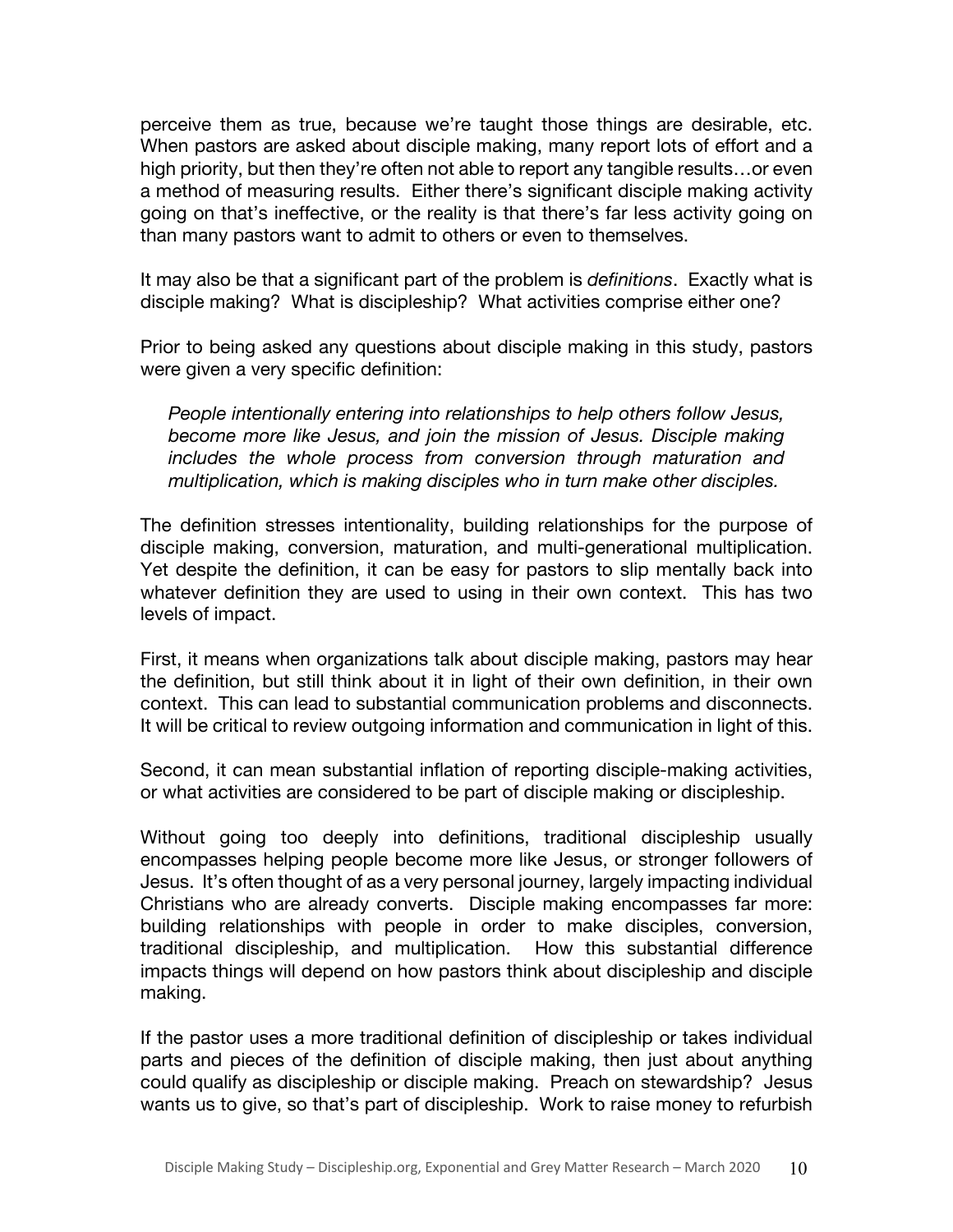the Sunday school rooms? That's where we study about becoming more like Jesus, so that's supporting discipleship. Hold a staff meeting? Everyone's goal is to foster discipleship, so that's partly a discipleship activity.

But if the pastor truly uses the definition of disciple making provided in the questionnaire, he or she will need to consider not just individual parts, but the whole process, because it is a whole process. At that point, the numbers they're reporting would likely become far, far lower.

What does it matter if pastors aren't able to take a hard, unvarnished look at the disciple-making activity in their church? What does it matter if they use a much broader, more generic definition of "discipleship"? It matters a lot.

The reality is that if you convince yourself that you're getting all A's in school, what motivation is there to study harder? If you feel you're already spending lots of time on discipleship-related activities, and you feel your mindset is already pointed towards discipleship, what more can you do?

In 2018, Grey Matter Research conducted a study among American charitable donors (*The Donor Mindset Study*). We asked people what proportion of their income they give to charity. The average donor actually gives about 1.95% of his or her income to charity (outside of houses of worship), but they *think* they give 8.41% away. While 55% of Americans give to non-profits, only 15% of donors were aware of this. Six out of ten donors believe they give away a higher proportion of their income than the typical American does.

The report notes the following: "One, the average donor feels he or she is part of a select minority who support charities. Two, the vast majority of donors severely overestimate the proportion of their income they contribute. Three, six out of ten think they're doing as much or more than other donors. When your perception is that you are doing so much, and so much more than others, what reason is there to consider doing more?"

That's the danger of overestimating your own activity. That also appears to be where many American Protestant pastors are today: overestimating the disciplemaking efforts and effectiveness of their church. The real numbers simply do not back up the perceptions of many pastors. But if pastors believe so much is being done, what motivation is there to commit more time, effort, and priority to the allimportant process of making disciples, who make other disciples, who in turn make yet more disciples?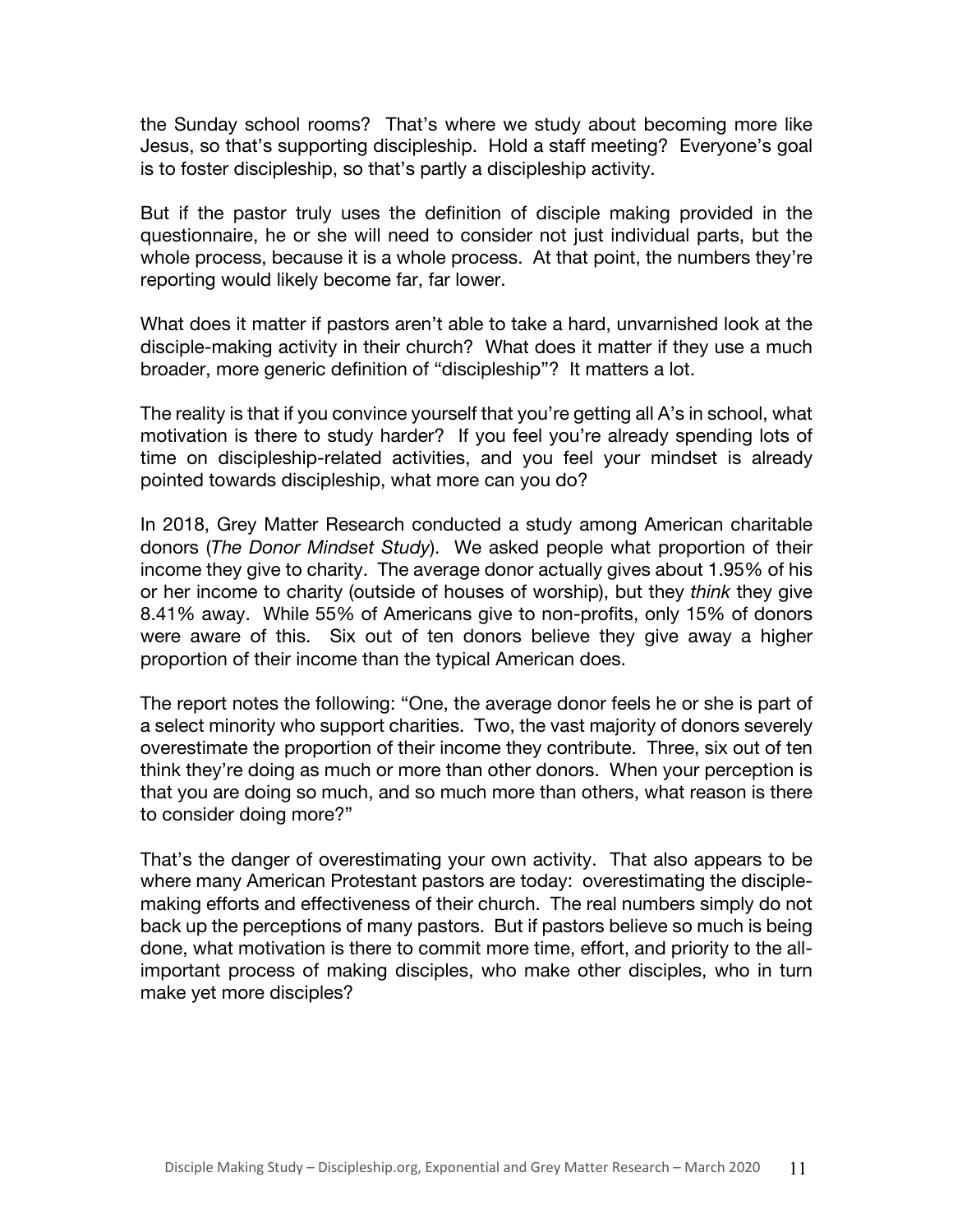# **The Traits of Level Four and Level Five Disciple Making Church Cultures**

Discipleship.org has completed an extensive review of the character traits of Level 4 and Level 5 Disciple-making Churches. Level four churches – which regularly *reproduce* disciples and disciple making – exist in the USA. But they are rare.

**In fact, one of the key findings of the study is that there are under 5% of all churches that are qualified as Level 4 disciple making churches. For a quick review, here is a summary of the model we used as a filter in this study.**



Level 1: Subtracting // Level 2: Plateauing // Level 3: Adding Level 4: Reproducing // Level 5: Multiplying

To determine Levels 4 and 5, we incorporated what pastors said about having a model and metric for disciple-making, the proportion of disciple-makers in their congregation, how much time the pastor spends on disciple-making, results (church planting, stories about new disciple-makers), and what pastors reported about their core leaders (proportion who feel disciple-making is their most important role as a leader, how disciple-making impacts leadership decisions about the church).

**Again, the good news is that there are disciple making churches – but just under 5% of all churches qualified as Level 4.** But we could not statistically verify churches that qualify for Level 5.

Truth be told, 80% of all churches scored negative points on this model; another 5% weren't even scored because no one in their church was making disciples.

Here are the key character traits of churches that are level 4 and level 5 churches.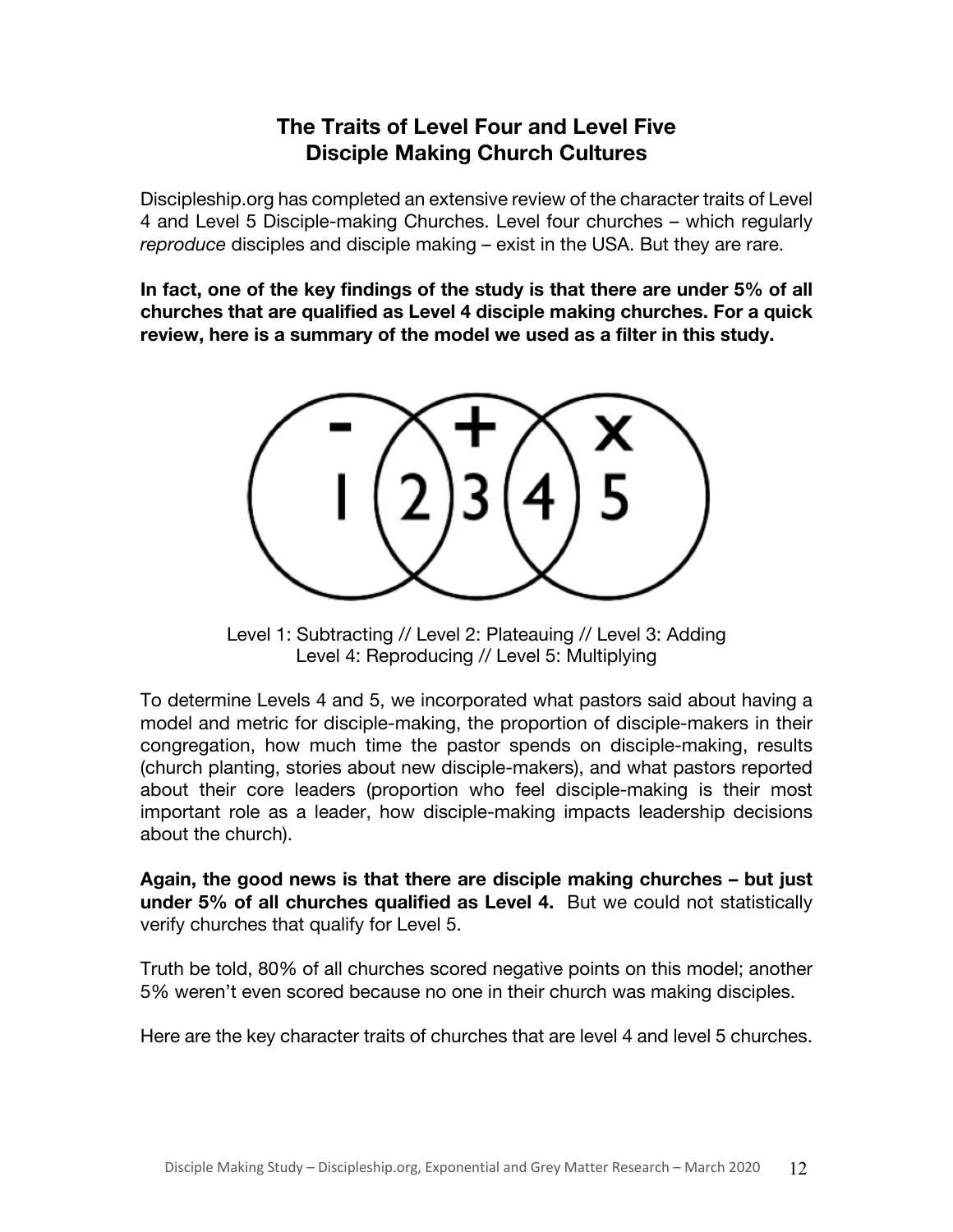#### **Level 4 –** *reproducing* **disciples – this happens when** *24 – 50% of lay leaders who become disciple-makers*

- 1. Jesus-style disciple-making is the core mission of the church it is motivated by love for people lost without salvation in Jesus - and the church regularly *reproduces* disciples and disciple makers.
- 2. Disciple-making is the *emerging* cultural identity of the church reflected in the *reproductio*n of the church's values, actions, and words.
- 3. Every decision made and every dollar spent passes through the filter: "how does this help us make disciples in relational environments like Jesus?"
- 4. The church has a starting foundation of weekly fasting and prayer asking for God to empower disciple-making.
- 5. The core leadership focus not just on making disciples, but on *making disciple-makers* (of lay leaders) with at least 20 – 39% of their time spent personally equipping people (outside weekend gatherings).
- 6. There is a joyful expectation that every disciple should "obey all of Jesus' teachings" and grow to become a disciple-maker.
- 7. 24 50% or more of adult lay leaders are personally engage in leading roles of making and reproducing disciples.
- 8. Every leader uses the same simple, effective, and reproducible disciplemaking model and a metric that tracks effectiveness (disciplined application of the same model).
- 9. Core leaders hear stories on a weekly basis of formerly lost people now making disciples.
- 10.The disciple-making activities of the church result in planting new churches every year or two.

#### **Level 5 –** *multiplying* **disciples** *by almost everyone (90%) becoming disciplemakers.*

#### **The USA lacks clearly defined examples of viral-like disciple-making**

**movements (DMM).** There are some 1,000 disciple-making movements around the world that match the following character traits. They are unique movements, reflecting a revival-like culture like that found in the early chapters of the book of Acts. Discipleship.org has partnered, for example, with several of these disciple making movement leaders in West African that are reaching hundreds of thousands of people who are planting thousands of churches in a short time. But, again, the research tells us that there no clear examples of these movements in the USA.

For more on viral-like disciple making movements (DMM) that reflect a special work of the Holy Spirit, check out the following websites, for examples:

- http://www.finalcommand.com/
- https://newgenerations.org/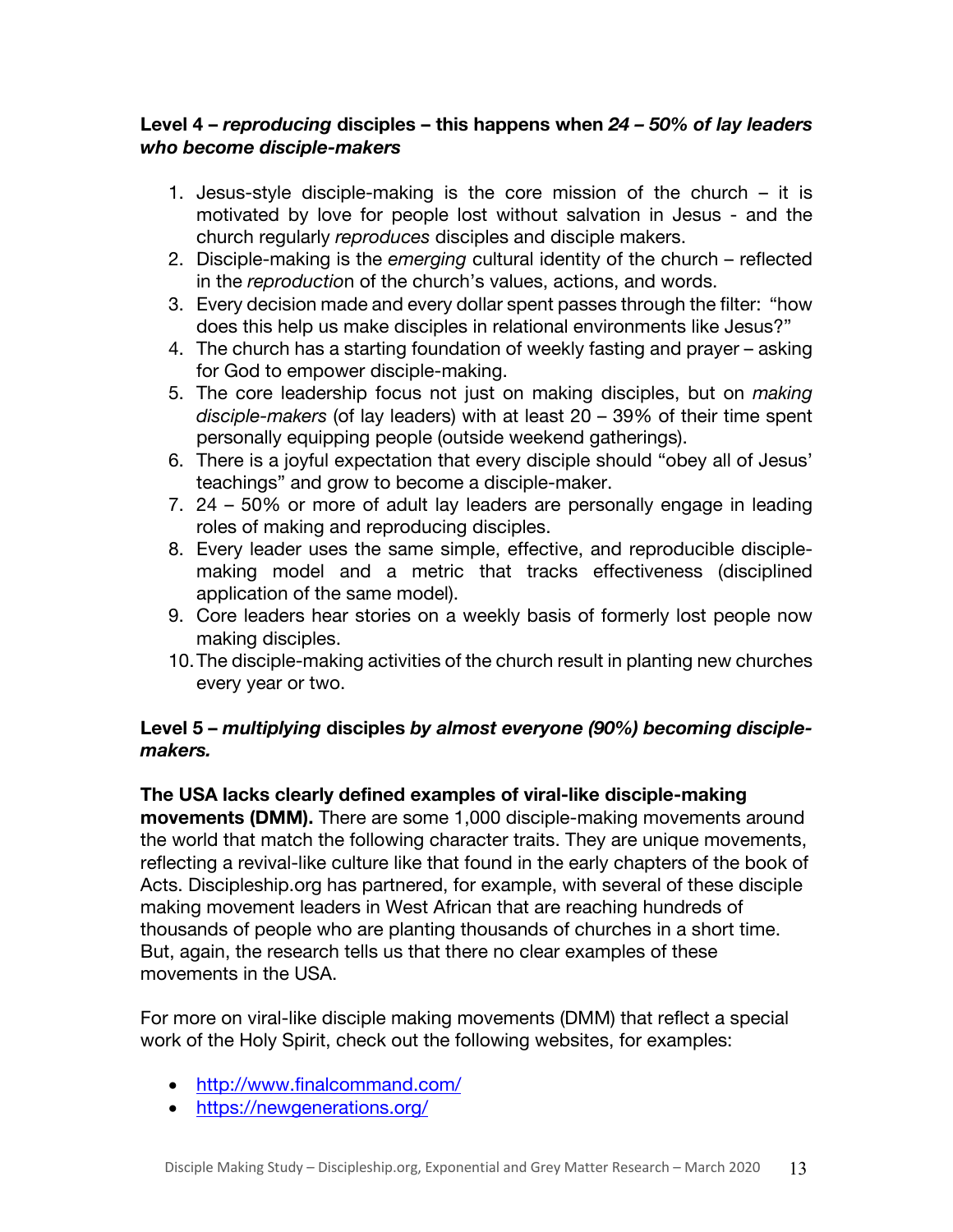• http://www.missionfrontiers.org/

At discipleship.org we use the following definition of a disciple making movements, which is reflected in the 10 character traits of level 5 disciple making churches below.

**Disciple-making Movement (DMM)** – A disciple-making movement exists when churches plant multiple churches (within a few short years), through gospel activity, that has abundant fruit among the lost, that multiplies these disciples (people growing in obedience to all of Jesus' commands), who in turn replicate themselves in others, so that we can see at least four generations regularly produced in multiple streams of disciple-making activity and these streams multiply consistently into churches.

Here are the character traits of level 5 disciple making churches (multiplying).

- 1. Jesus-style disciple-making is the core mission of the church it is motivated by love for people lost without salvation in Jesus - and the church regularly *multiplies* disciples and disciple makers.
- 2. Disciple-making is *the* cultural identity of the church reflected in the *multiplication* of the church's values, actions, and words.
- 3. Every decision made and every dollar spent passes through the filter: "how does this help us make disciples in relational environments like Jesus?"
- 4. Praying and fasting is significantly entrenched it happens *a couple of times a week and it is intensified in special seasons* – asking for God to empower disciple-making.
- 5. The core leadership teams focus, not just on making disciples, but on *making disciple-makers* (of lay leaders) with at least 40+% of core leadership time spent personally equipping and coaching leaders in the disciple-making process (outside weekend gatherings).
- 6. Almost everyone (90%+) has become mobilized to make disciples and plant churches. There is a joyful expectation that every disciple should "obey all of Jesus' teachings" and make disciples.
- 7. Everyone uses the same simple, effective, and reproducible disciplemaking model (disciplined application of the same model).
- 8. Disciple making in the church is viral these disciples regularly multiply themselves at least four generations deep and in multiple streams that also multiply themselves consistently.
- 9. Disciple-making results in multiple church plants every year.
- 10.Church leaders hear stories many times a week of *formerly lost people* who are now making disciples and planting churches.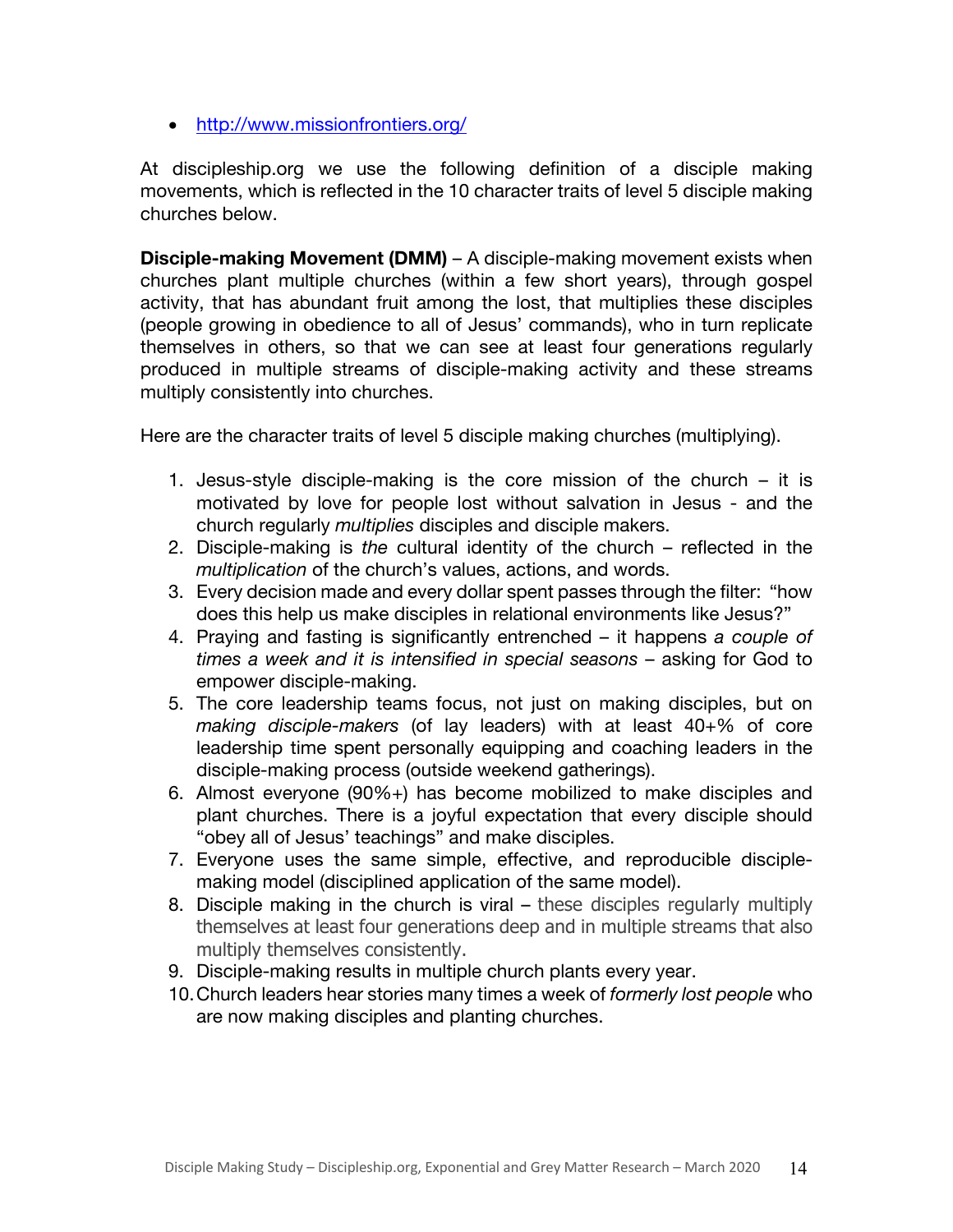# **Recommendations**

**I. Champion Clear Definitions and Commonly Understood Language** – we must create a new consensus on definitions that reflect what the Bible teaches and seek to create a band of leaders who will promote them and uphold them.

Discipleship.org champions the following definitions (see Discipleship.org/about):

- 1. **Disciple** someone who is following Jesus, being changed by Jesus, and is committed to the mission of Jesus (Matt. 4:19).
- 2. **Discipleship** is simply the state of being a disciple. This word (like the word evangelism) is not in the Bible. Unfortunately, in the North American Church, discipleship is typically seen as an educational process designed to orient new believers to the biblical and everyday practices of our churches – and so we often prefer the term disciple-making.
- 3. **Disciple-making** is entering into relationships to intentionally help people follow Jesus, be changed by Jesus, and join the mission of Jesus (Matt. 28:18-20).
- 4. **Disciple-maker** a disciple of Jesus who enters into relationships with people to intentionally help them follow Jesus, be changed by Jesus, and join the mission of Jesus.
- 5. **A Church** A spiritual family growing in surrendered obedience to all the teachings of Jesus Christ who gather together regularly under biblically recognized leadership for the purpose of fulfilling the Great Commission (making disciples) with a Great Commandment heart (loving God, loving people).
- 6. **A Disciple-making Culture** The beliefs, habits, and narrative of a church constantly repeated with congruence and intentionality, that make it clear to almost everyone, all the time, including newcomers, that disciplemaking is what everyone does in this church.
- 7. **A Disciple-making Church (or Level 5 Church)**  is a church where disciple-making is the core DNA and culture of the church, where the average church member makes disciples to the fourth generation and this disciple-making activity is regularly produced in significant and diverse streams within the church and these streams multiply consistently into new churches.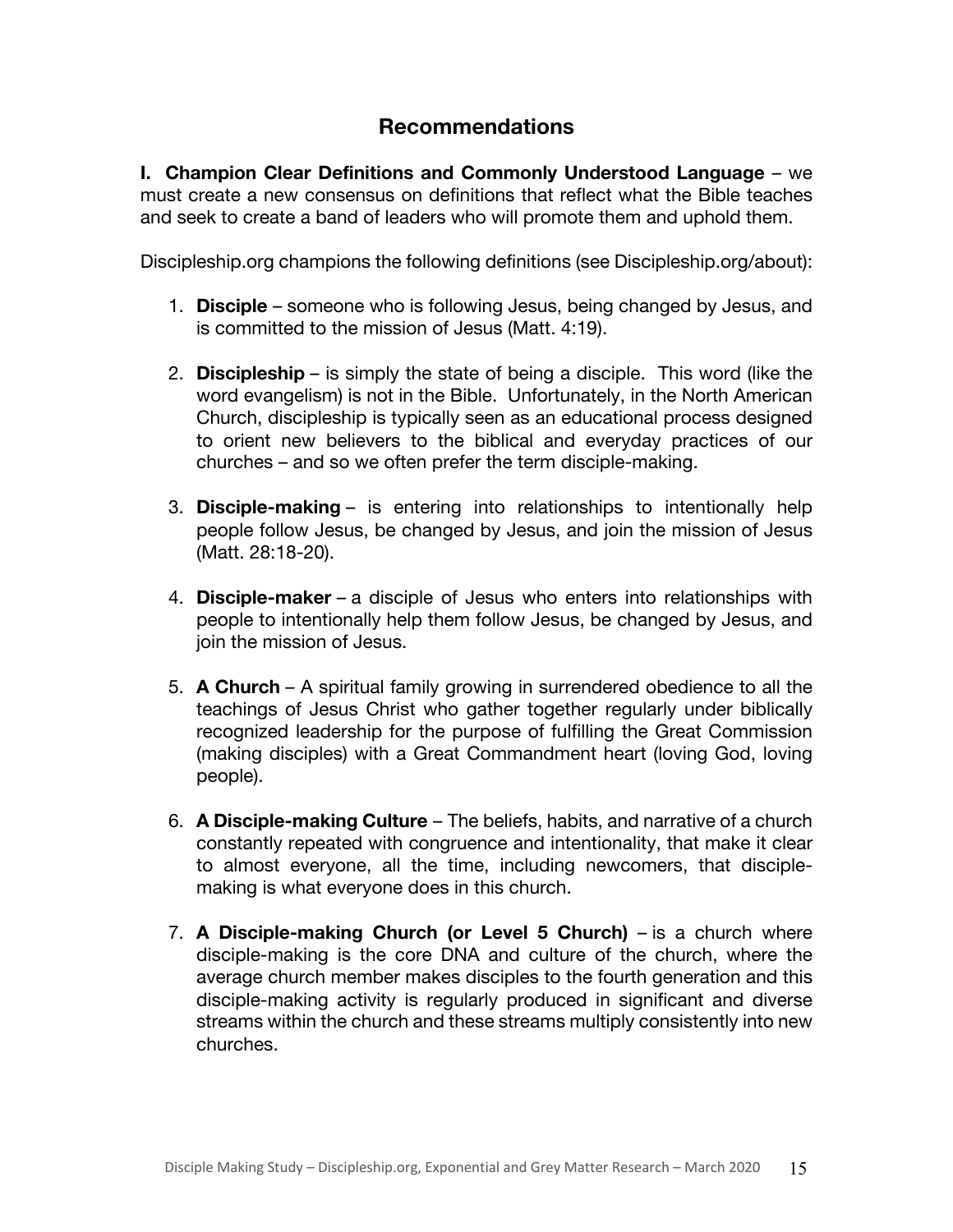8. **Disciple-making Movement (DMM)** – A disciple-making movement exists when churches plant multiple churches (within a few short years), through gospel activity, that has abundant fruit among the lost, that multiplies these disciples (people growing in obedience to all of Jesus' commands), who in turn replicate themselves in others, so that we can see at least four generations regularly produced in multiple streams of disciplemaking activity and these streams multiply consistently into churches.

**II. Senior Pastors Must Embrace Disciple Making as the Core Mission of the Local Church** – their churches and personal ministries need to shift to a focus on Jesus-style Disciple-making as the core mission of their churches.

The book *DiscipleShift: Five Steps to Help Your Church Make Disciples Who Make Disciples<sup>4</sup>* outlines five key shifts. We recommend the following updated framing of those shifts.

- Shift to Jesus-style disciple-making is the core purpose of the local church.
- Shift to clarity on what it means to be a disciple (what you are making).
- Shift from leaders who focus on being communicators and CEO's to being leaders who first make disciple-makers as well as being communicators, CEO's, etc.
- Shift leadership to focus on equipping/coaching and intentionality.
- Shift to a Reproducing Disciples (Level 4) or Multiplying Disciples (Level 5) score card.

**III. Develop New Measures of Success** – senior pastors (and their teams) must develop new score cards based upon metrics and cultures that reflect success in Jesus-style disciple-making. Some elements will remain the same, but new ones should be added.

What are some potential scorecard Elements?

- 1. Attendance at the weekend gathering
- 2. Number in discipling relationships (outside weekend gatherings) as a percentage of weekend gathering
- 3. Baptisms

<sup>4</sup> See *DiscipleShift: Five Steps That Help Your Church to Make Disciples Who Make Disciples* (Zondervan, 2013) by Jim Putman and Bobby Harrington with Robert Coleman, This book is both an Exponential book and a discipleship.org resource.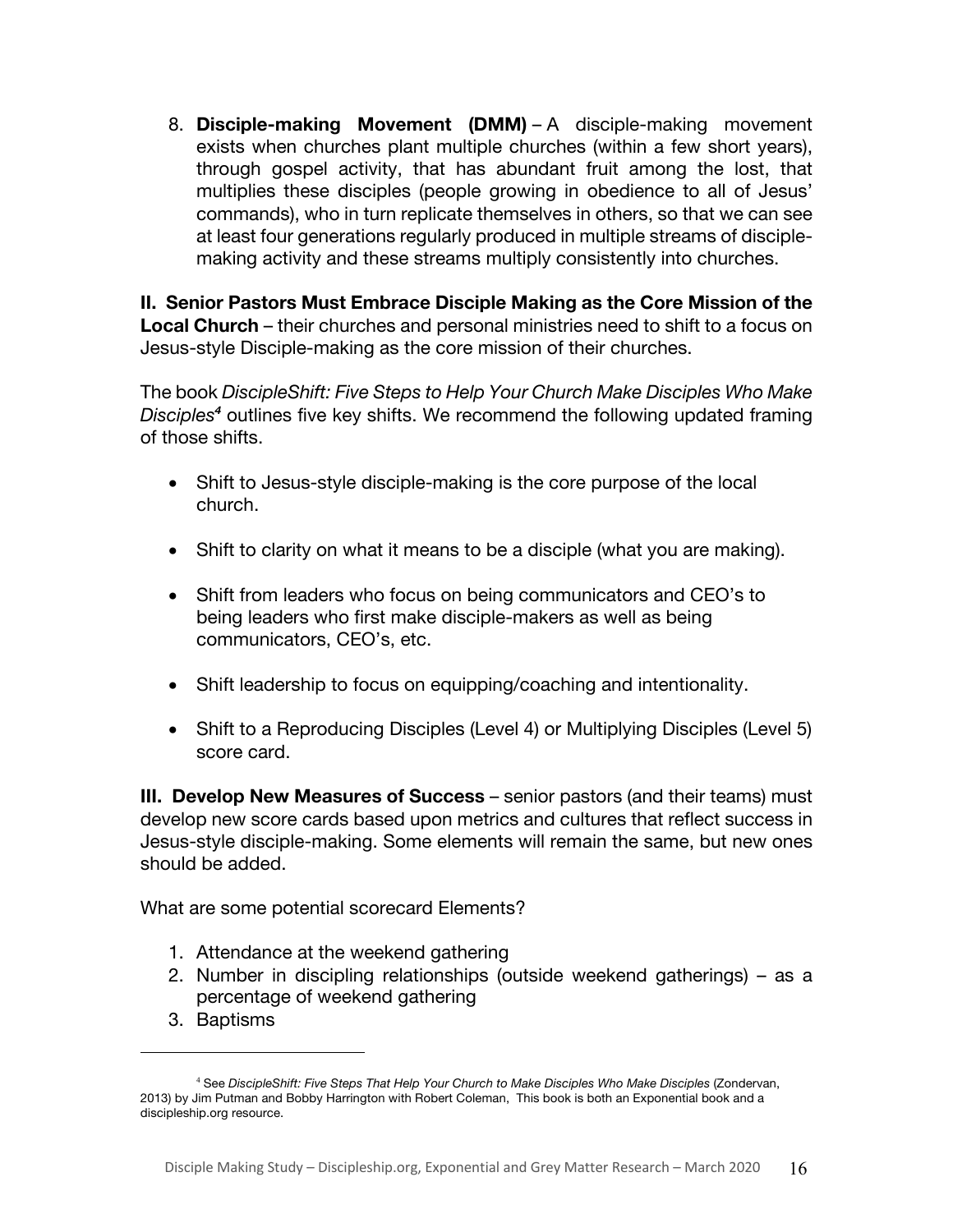- 4. Number of spiritual apprentice disciple-makers
- 5. Number of disciple-making leaders
- 6. Number of apprentice disciple-making leaders
- 7. Offerings
- 8. Number who regularly fast
- 9. Number serving to reach lost people– as a percentage of weekend gathering.
- 10.Number serving the church as a percentage of weekend gathering.

**IV. Champion Effective Strategies and Models** – the keys to effective disciplemaking and success at new score cards are found when church leaders shift to focus on equipping and coaching the members of their churches in disciplemaking using simple, effective, and reproducible models.

As a church leader, you are the architect of the church's disciple-making system. You need clarity on the three actors in the disciple making process.

- 1. *Our part:* The things we (individually or collectively) can do to help a person in his or her spiritual journey, including the adoption of strategies.
- 2. *Their part:* These are the things that an individual is responsible for doing. If a person isn't interested in growing, there's really nothing I can do. The will must be engaged and responsive. There must be a desire and a hunger for change.
- 3. *God's part:* Ultimately, there are things that God alone is responsible for in helping people grow and develop spiritually. God is the one who transforms lives and brings about lasting life change. I need to understand my responsibility as a leader, learning to fast and pray the way Jesus and the early church fasted and prayed. I also need to learn to be patient and rest in God's plan and timing, while being diligent in the opportunities He provides.

At Discipleship.org we partner with a growing number of disciple making ministries, including the following organizations which can help you to develop plans, strategies, and cultures that will help you lead disciple making churches.

- The Bonhoeffer Project (thebonhoefferproject.com)
- Dandelion Resourcing (dandelionresourcing.com)
- discipleFIRST (disciplefirst.com)
- Downline Ministries (downlineministries.com)
- Emotional Healthy Discipleship (emotionallyhealthy.org)
- Exponential (exponential.org)
- Faith International University (faithseminary.edu)
- Final Command (finalcommand.com)